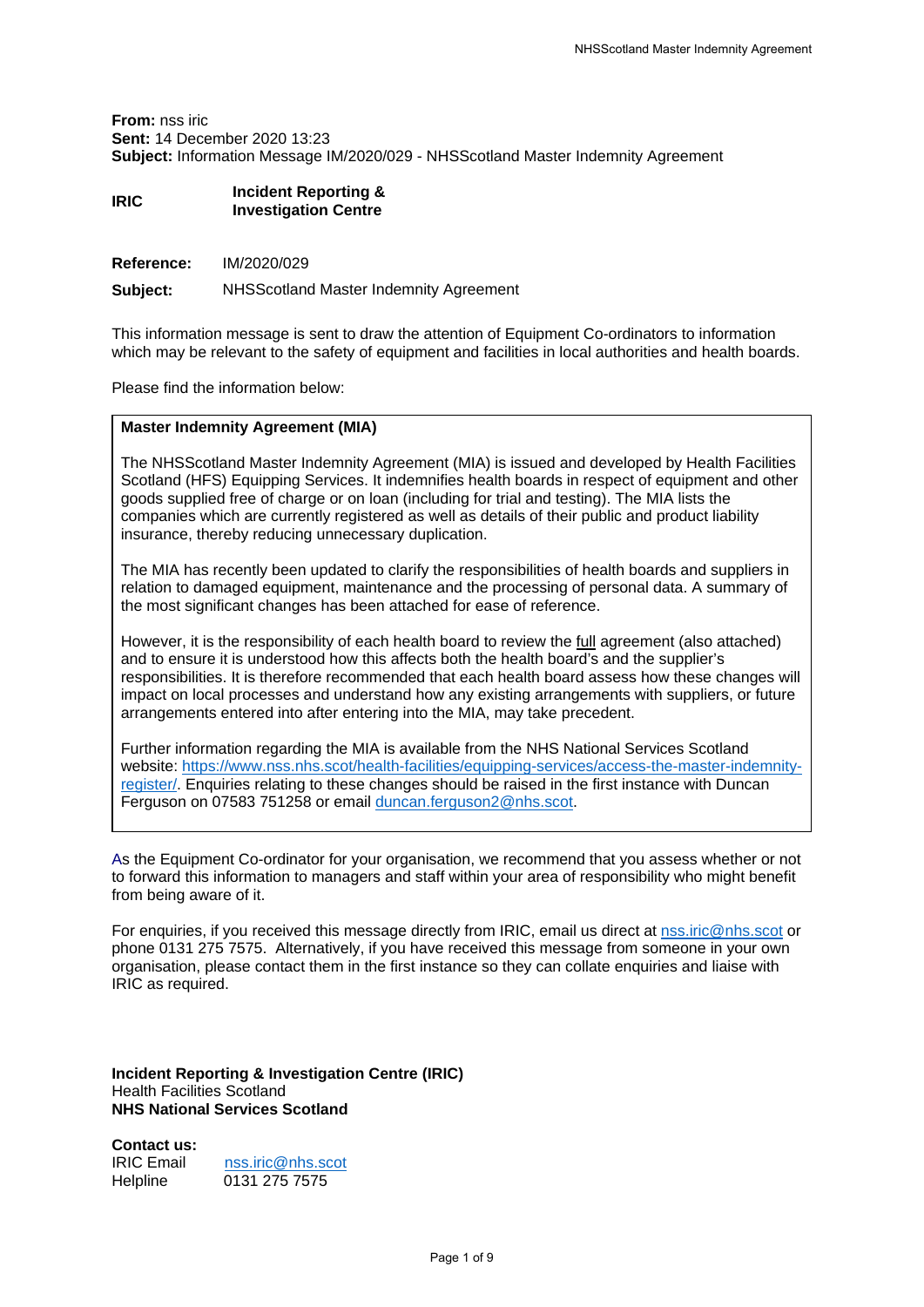### Web <https://www.nss.nhs.scot/browse/health-facilities/incidents-and-alerts>

Please consider the environment before printing this email.

NHS National Services Scotland is the common name for the Common Services Agency for the Scottish Health Service. www.[nss.nhs](http://www.nss.nhs.scot).scot

FAC406-210, 7D(iii), Rev 2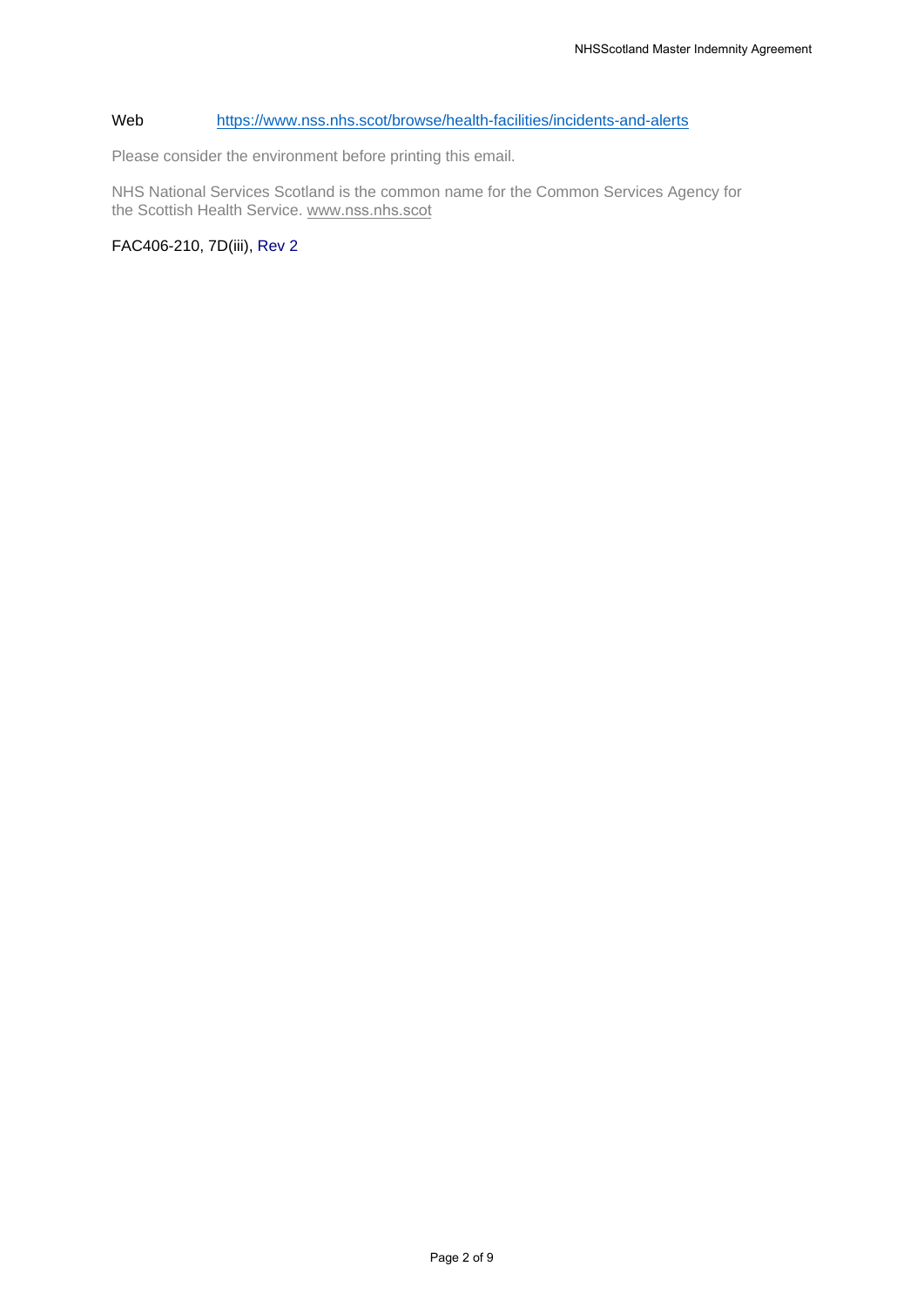Significant changes are detailed below and highlighted in yellow;

3.1 The Supplier agrees that, unless expressly otherwise agreed by the NHS Board in writing, all loans and supplies of Equipment by the Supplier to a NHS Board during the period of this Agreement will be subject to the terms of this Agreement. This Agreement will apply to the use of the Equipment by employees, agents and sub-contractors of a NHS Board and employees, agents and sub-contractors of any university (who for the avoidance of doubt shall be deemed to be agents of the NHS Board for the purpose of Clause 5 hereof) who use the facilities of the NHS Board for the purposes of teaching students. The Supplier acknowledges that the loan or supply of Equipment to the NHS Board at no cost is of benefit to the Supplier whether that be the evaluation, testing, research, trialling (where the provision of the Equipment is not the main subject of the trial) of the Equipment or other benefit.

4.1 In the event that the Supplier shall lend any Equipment to any NHS Board in return for the evaluation, testing, research or trialling (where the provision of the Equipment is not the main subject of the trial) of the Equipment or other benefit to the Supplier, the following conditions shall apply:-

(viii) Unless otherwise agreed between the Supplier and the NHS Board in writing, the Supplier shall be responsible for all maintenance of whatever nature to be carried out in respect of the Equipment during the period of loan. Such maintenance by the Supplier shall be in conformance with the Equipment manufacturer's recommendations relating to the Equipment and Good Industry Practice. The Supplier will provide copies of maintenance service reports to the NHS Board should they request them;

(ix) Unless otherwise agreed by the NHS Board in writing, the NHS Board shall not be liable for any charge for maintenance, repair, consumable materials and accessories required for the operation of the Equipment during the period of the loan or for any carriage or installation charges except by prior notification and the issue of an official purchase order by the NHS Board;

(x) The Equipment shall remain continuously at the Supplier's risk during and after the period of the loan as regards damage, loss or destruction and the NHS Board shall not be under any obligation to keep the Equipment insured. For the avoidance of doubt, the Equipment shall not be modified or repaired by the NHS Board without the prior written agreement of the Supplier; and

(xi) Any damage to the Equipment occurring at the Premises and Locations, to the extent this is caused by: (i) the NHS Board failing to use or operate such Equipment in accordance with the express written instructions of the Supplier; (ii) a negligent act or omission of the HS Board; or (iii) any modifications made to the Equipment not expressly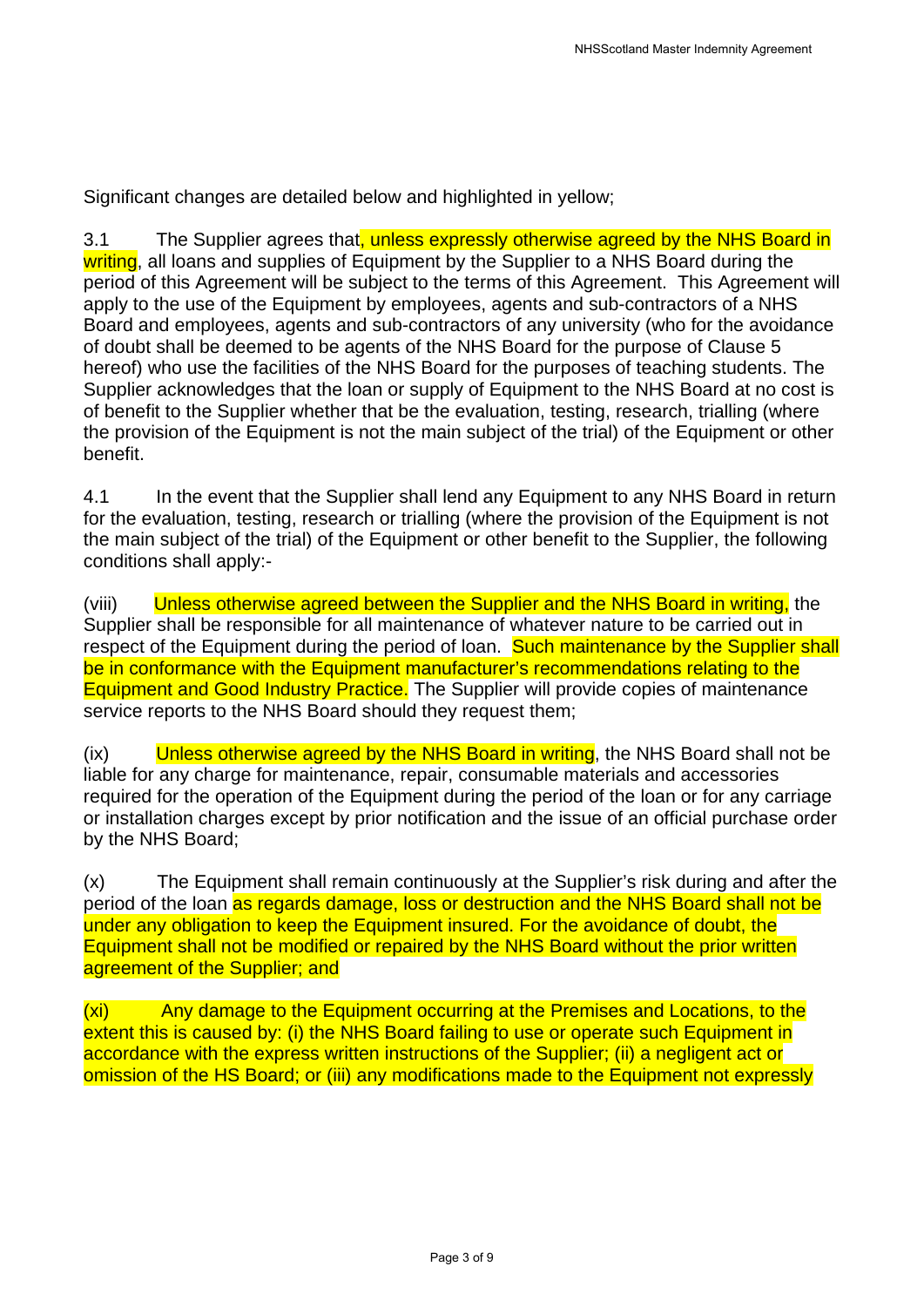authorised by the Supplier in writing shall be made good by the Supplier at the NHS Board's reasonable cost and expense.

## 5. Indemnity

5.1 The Supplier shall indemnify and hold each NHS Board and its agents harmless against any liability, loss, damages, costs, expenses (including without limitation legal costs and expenses), claims or proceedings ('Losses') arising from or in connection with (i) the installation, presence, use or removal of the Equipment or Goods on or from the Premises and Locations; or (ii) any breach of Clause 13 of this Agreement, save, in either case, to the extent that any such Losses have been caused by any negligent act or omission by, or on behalf of, the NHS Board or its agents or any failure by the NHS Board to use or operate the Equipment in accordance with the express written instructions of the Supplier. The Supplier's liability in connection with the installation, presence, use or removal of the Equipment or Goods on or from the Premises and Locations of any NHS Board, shall not exceed the sum of £5 million in respect of any one incident, except in the case of death or personal injury caused by negligence, or fraudulent misrepresentation or in other circumstances where liability may not be so limited under any applicable law.

### Addition of

### 13. Data Protection

13.1 Where, during the period of the loan, the NHS Board records Personal Data on the Equipment, the NHS Board shall be the Controller of such Personal Data and, to the extent that the Supplier, upon request from the NHS Board pursuant to Clause 4.1 (iv) securely erases Personal Data from the Equipment before the removal of Equipment, the Supplier shall be the Processor in respect of such Processing of the Personal Data in terms of the Data Protection Legislation;

## Further amendment of

## 13.2

(iii) to act only on documented instructions from the NHS Board including those set out in the Processing Information (Article 28(3)(a)). The Supplier shall immediately inform the NHS Board if, in its opinion, an instruction infringes any Data Protection Legislation;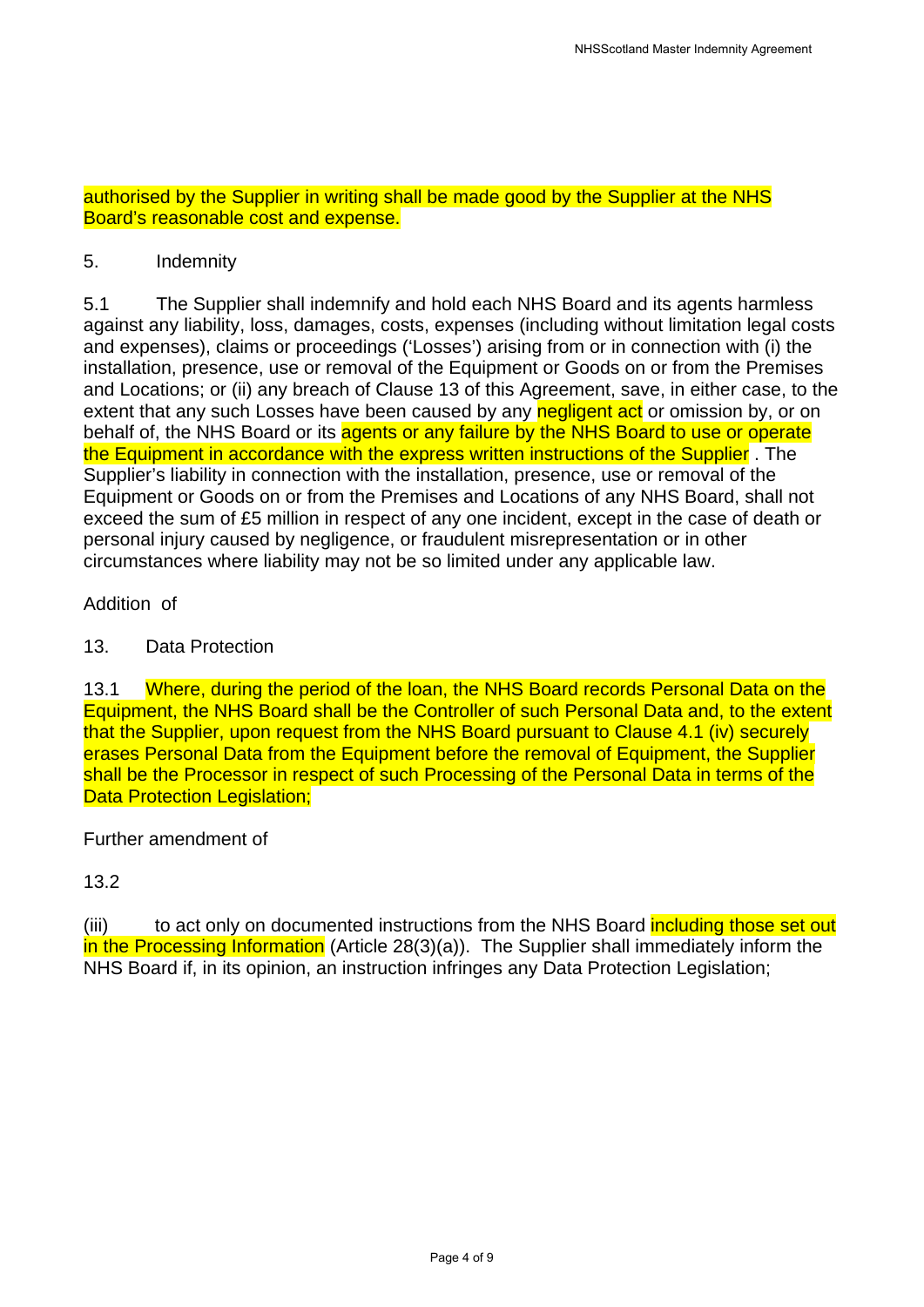Addition of Personal Data and Data subject information as below.

## **Equipment Details**:

| Description of Equipment/Goods                                       |                                                                                                                                             |
|----------------------------------------------------------------------|---------------------------------------------------------------------------------------------------------------------------------------------|
| Model                                                                |                                                                                                                                             |
| Make                                                                 |                                                                                                                                             |
| <b>Serial Number</b>                                                 |                                                                                                                                             |
| <b>Premises &amp; Locations</b>                                      |                                                                                                                                             |
| <b>Planned Preventative Maintenance</b>                              |                                                                                                                                             |
| Period of Loan/ Expiry Date                                          |                                                                                                                                             |
| Health Board Reference No:<br>(Asset<br>Management/Equipment/Job No) |                                                                                                                                             |
| <b>Personal Data and Data Subjects:</b>                              | <b>Will Personal Data be Processed [Y/N]</b><br>[Delete as appropriate – if yes – please<br>complete Processing Information in Annex<br>A]] |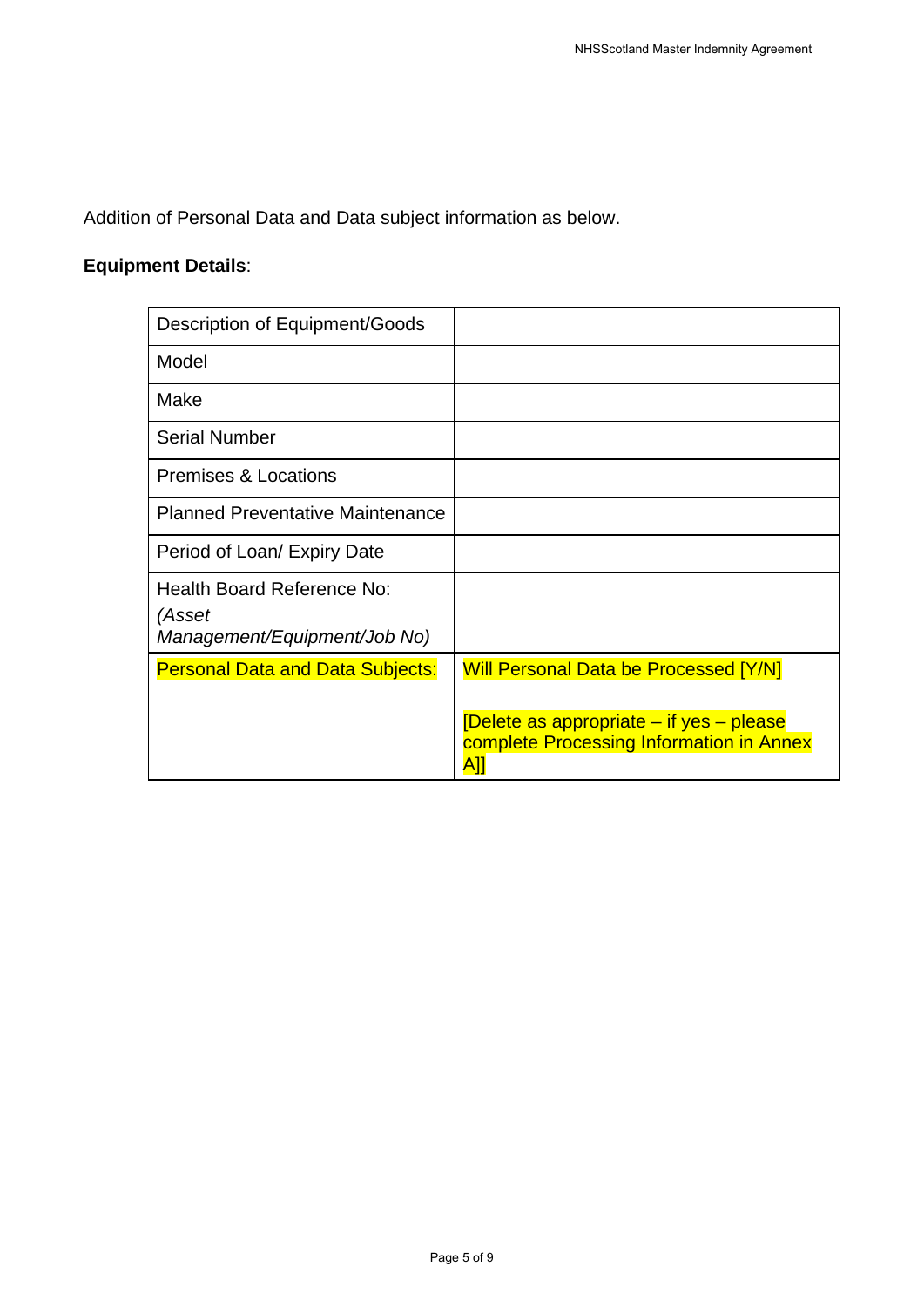## **Annex A – Processing Information**

| <b>Description</b>                                                                                                                                                                                 | <b>Details</b>                                                                                                                                                                                                                                                                                                                                                                     |
|----------------------------------------------------------------------------------------------------------------------------------------------------------------------------------------------------|------------------------------------------------------------------------------------------------------------------------------------------------------------------------------------------------------------------------------------------------------------------------------------------------------------------------------------------------------------------------------------|
| <b>Identity of the Controller</b><br>and Processor                                                                                                                                                 | The Parties acknowledge that for the purposes of the Data<br>Protection Legislation, the NHS Board is the Controller and the<br>Supplier is the Processor in accordance with Clause 4,1(iv) of the<br>MIA.                                                                                                                                                                         |
| Subject matter of the<br><b>Processing</b>                                                                                                                                                         | [This should be a high level, short description of what the<br>processing is about i.e. its subject matter]                                                                                                                                                                                                                                                                        |
| <b>Duration of the</b><br><b>Processing</b>                                                                                                                                                        | [Clearly set out the duration of the processing including dates]                                                                                                                                                                                                                                                                                                                   |
| Nature and purposes of<br>the Processing                                                                                                                                                           | [Please be as specific as possible, but make sure that you cover all<br>intended purposes.                                                                                                                                                                                                                                                                                         |
|                                                                                                                                                                                                    | The nature of the processing means any operation such as<br>collection, recording, organisation, structuring, storage,<br>adaptation or alteration, retrieval, consultation, use, disclosure by<br>transmission, dissemination or otherwise making available,<br>alignment or combination, restriction, erasure or destruction of<br>data (whether or not by automated means) etc. |
|                                                                                                                                                                                                    | The purpose might include: employment processing,<br>statutory obligation, recruitment assessment etc.]                                                                                                                                                                                                                                                                            |
| <b>Type of Personal Data</b>                                                                                                                                                                       | <b>[Examples here include: name, address, date of birth, NI number,</b><br>telephone number, pay, images, biometric data etc.]                                                                                                                                                                                                                                                     |
| <b>Categories of Data</b><br>Subject                                                                                                                                                               | [Examples include: Staff (including volunteers, agents, and<br>temporary workers), customers/ clients, suppliers, patients,<br>students / pupils, members of the public, users of a particular<br>website etc.1                                                                                                                                                                    |
| <b>Plan for return and</b><br>destruction of the data<br>once the Processing is<br><b>UNLESS</b><br>complete<br>requirement under<br>union or member state<br>law to preserve that<br>type of data | [Describe how long the data will be retained for, how it be returned<br>or destroyed]                                                                                                                                                                                                                                                                                              |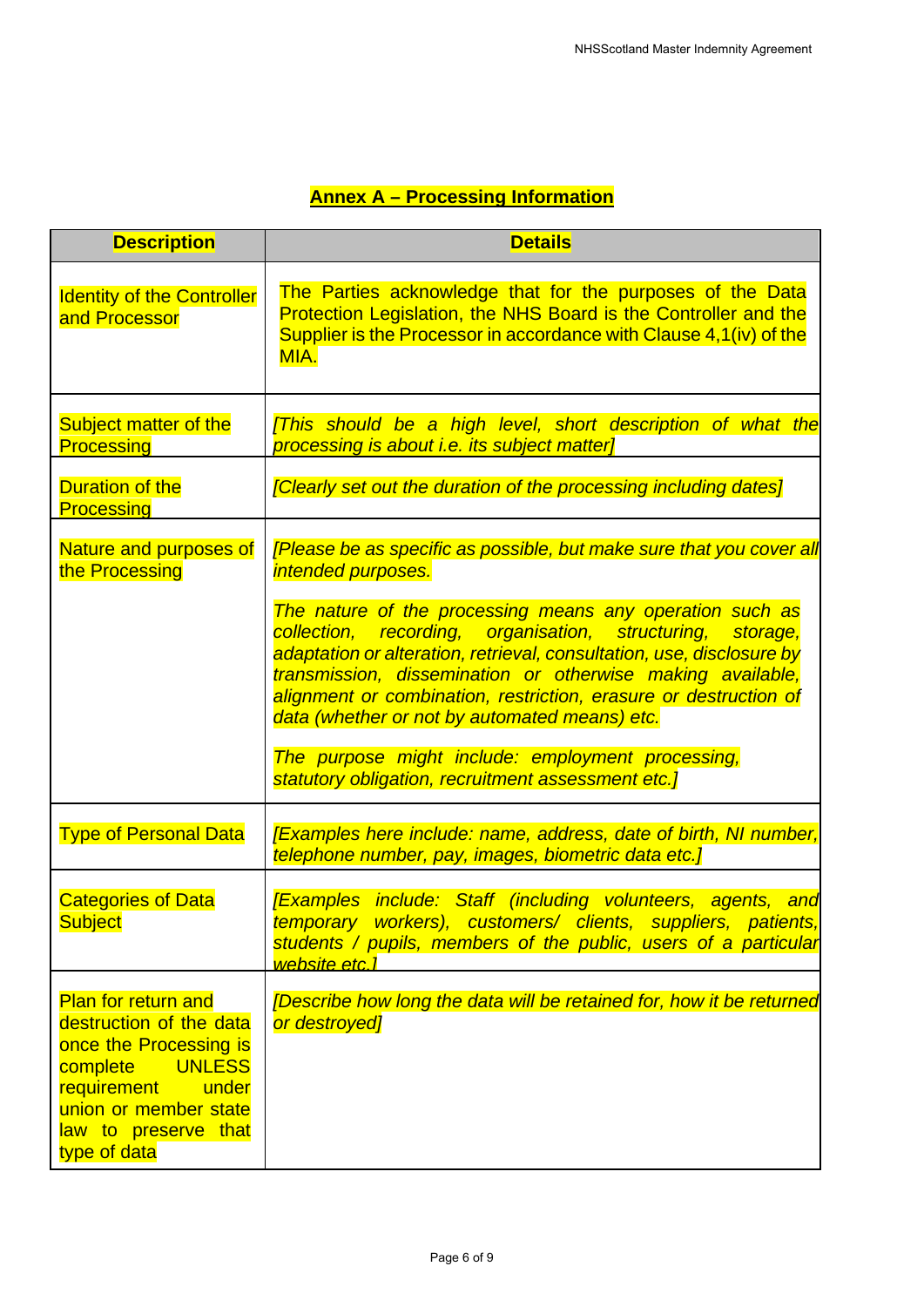### **Equipment on Loan/Free of Charge**

### **Goods Supplied Free of Charge**

### **This is the Schedule referred to in the Master Indemnity Agreement between the Common Services Agency and the Supplier**

### **Schedule Part One**

| Supplier:         |  |
|-------------------|--|
| MIA No:           |  |
| <b>NHS Board:</b> |  |
| Date:             |  |

### **Equipment Details**:

| Description of Equipment/Goods          |                                                                                          |
|-----------------------------------------|------------------------------------------------------------------------------------------|
| Model                                   |                                                                                          |
| Make                                    |                                                                                          |
| <b>Serial Number</b>                    |                                                                                          |
| Premises & Locations                    |                                                                                          |
| <b>Planned Preventative Maintenance</b> |                                                                                          |
| Period of Loan/ Expiry Date             |                                                                                          |
| Health Board Reference No:              |                                                                                          |
| (Asset Management/Equipment/Job No)     |                                                                                          |
| Personal Data and Data Subjects:        | Will Personal Data be Processed (Y/N)                                                    |
|                                         | [Delete as appropriate – if yes – please complete<br>Processing Information in Annex All |

The NHS Board acknowledges receipt of the Equipment and/or Goods specified above

- are on loan for the period specified above and;
- are for use by the NHS Board

respectively on the terms set out in the then current version of the Master Indemnity Agreement between the Supplier and the Common Services Agency (on behalf of the NHS Board).

*It is the Supplier's responsibility to arrange free of charge prompt collection of any Equipment on loan after an agreed loan period has expired. The NHS Board will take no responsibility for, and may dispose of the Equipment if it is not collected within 21 days of the date of the notice issued under Clause 8.1 of the Master Indemnity Agreement*.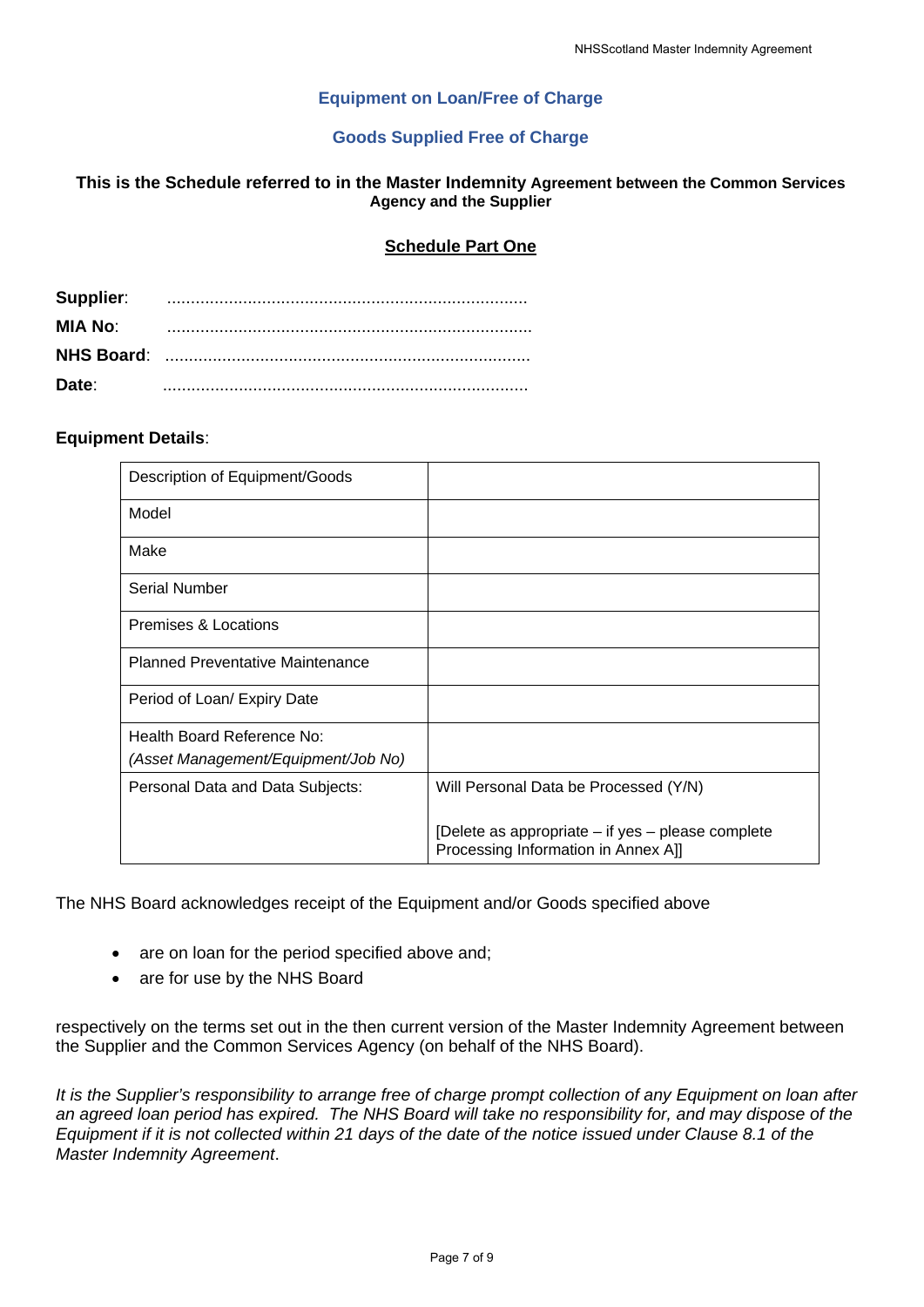|  | Date: <b>Date:</b> |  |
|--|--------------------|--|